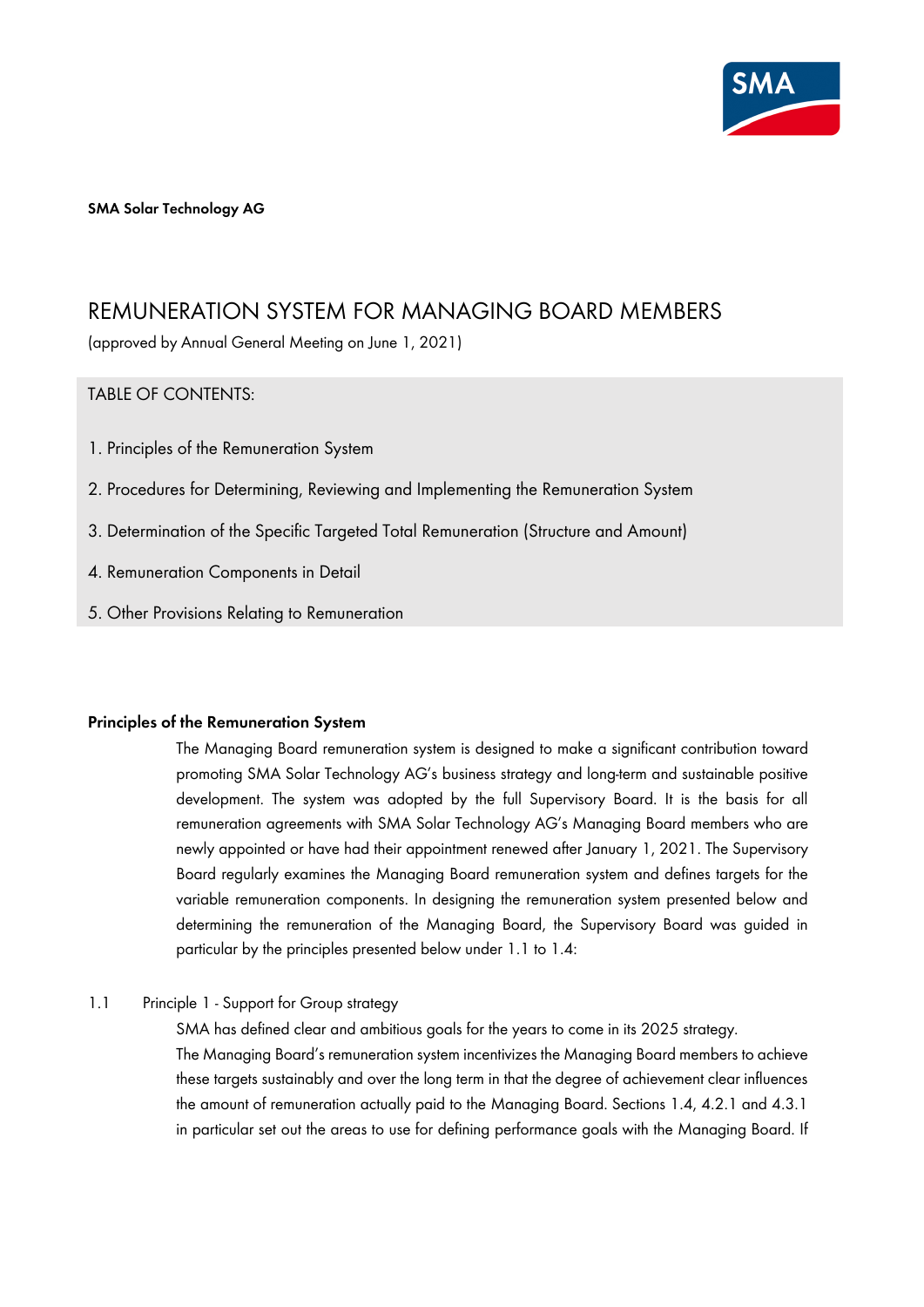

these sections describe a catalog of goal criteria, the Supervisory Board will, when setting the concrete goal criteria, choose the ones that do the most to advance the business strategy.

### 1.2 Principle 2 - Adequacy in horizontal and vertical comparisons

The remuneration of the Managing Board members is competitive and in line with the market. The analysis compares the remuneration to that at companies of a similar size and complexity and also looks at the ratio of the Managing Board remuneration to the remuneration of senior management and the workforce as a whole, including trends over time. The Corporation's economic situation is taken into account in the remuneration system. Linking the Managing Board remuneration system to the remuneration system for managers ensures that both systems incentivize comparable targets.

### 1.3 Principle 3 - Performance link

The amount of the Managing Board's remuneration largely depends on the degree to which certain goal criteria have been achieved, linking remuneration to the performance of each individual Managing Board member. High performance increases remuneration, while low target achievement significantly reduces remuneration.

#### 1.4 Principle 4 - Long-term and sustainable focus

One of the remuneration system's effects is that it drives the Corporation's value and its long-term sustainable development. The long-term variable remuneration component is therefore significantly higher than the short-term variable remuneration component.

Furthermore, the targets for the long-term variable remuneration components always include nonfinancial goal criteria relating to the environment, social affairs and governance (ESG goals), which reward decisions taken in the interest of sustainable corporate development.

### **2. Procedures for Determining, Reviewing and Implementing the Remuneration System**

The Supervisory Board determines the Managing Board remuneration system in accordance with the legal requirements set out in Articles 87(1), 87a(1) AktG. The Supervisory Board is supported by its Presidial Committee in this process. The Presidial Committee develops recommendations for the Managing Board remuneration system taking into account legal requirements and the recommendations and suggestions of the German Corporate Governance Code (as amended), which are discussed in detail by the Supervisory Board in the course of its decision-making process. The Presidial Committee and Supervisory Board may call in external advisers as required, who are replaced from time to time. The advisers are only appointed if is ensured they are independent from the Managing Board and the Corporation. Applicable provisions of the German Stock Corporation Act (AktG), the German Corporate Governance Code (DCGK) and the Supervisory Board's Rules of Procedure on handling conflicts of interest on the Supervisory Board are also observed when establishing, implementing and reviewing the remuneration system.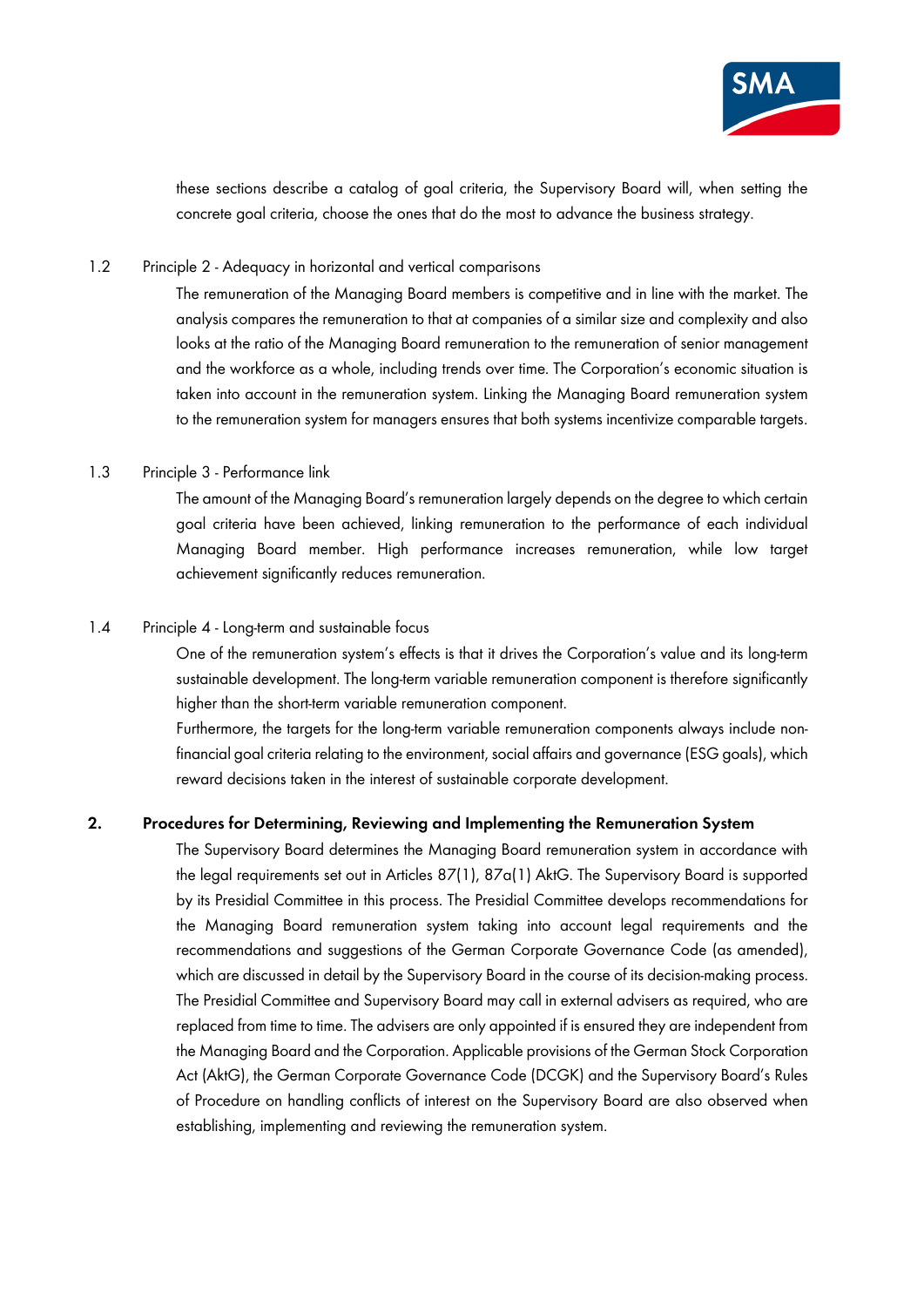

The remuneration system adopted by the Supervisory Board is submitted to the Annual General Meeting for approval.

If the Annual General Meeting does not approve the remuneration system that is put to a vote, a revised remuneration system shall be submitted for resolution no later than at the following Annual General Meeting in accordance with Article 120a(3) AktG.

The Presidial Committee prepares the regular review of the Managing Board remuneration system for the Supervisory Board to conduct. It recommends that the Supervisory Board change the system as necessary. The remuneration system is submitted to the Annual General Meeting for approval in accordance with Article 120a(1) sentence 1 AktG at least every four years or whenever there is a significant change to the remuneration system, whichever comes first.

### **3. Determination of the Specific Targeted Total Remuneration (Structure and Amount)**

The Supervisory Board determines the amount of the targeted total remuneration for each Managing Board member in line with the remuneration system for the duration of each Managing Board member's term on the Managing Board of the Corporation. Each Managing Board member's remuneration must be commensurate with his or her duties and performance and the Corporation's circumstances, must not exceed the usual remuneration without special reasons, and is geared towards the long-term and sustainable development of SMA Solar Technology AG. Both external and internal comparisons are used for this purpose:

## 3.1 Horizontal (external) comparison

The Supervisory Board uses remuneration data from companies listed on the SDAX in order to assess whether the specific total remuneration of the Managing Board members is appropriate and customary when compared to other companies. The remuneration report discloses non-listed companies or companies from other indices that are used in the Supervisory Board's comparison.

#### 3.2 Vertical (internal) comparison

The vertical comparison looks at the ratio of the Managing Board remuneration to the remuneration of senior management and the workforce as a whole, including trends over time.

The Supervisory Board has defined the comparative senior management group as the two top management levels below the Managing Board according to the internal job grading model. The other workforce comprises all other permanent employees in Germany.

If there are significant shifts in the ratio of the remuneration of the Managing Board to that of the reference groups, the Supervisory Board will examine the causes and, if necessary, adjust the Managing Board's remuneration in the absence of objective reasons.

### 3.3 Differentiation based on job requirements

The Supervisory Board considers the roles and responsibilities of individual Managing Board members when determining the amount of the targeted total remuneration. The Supervisory Board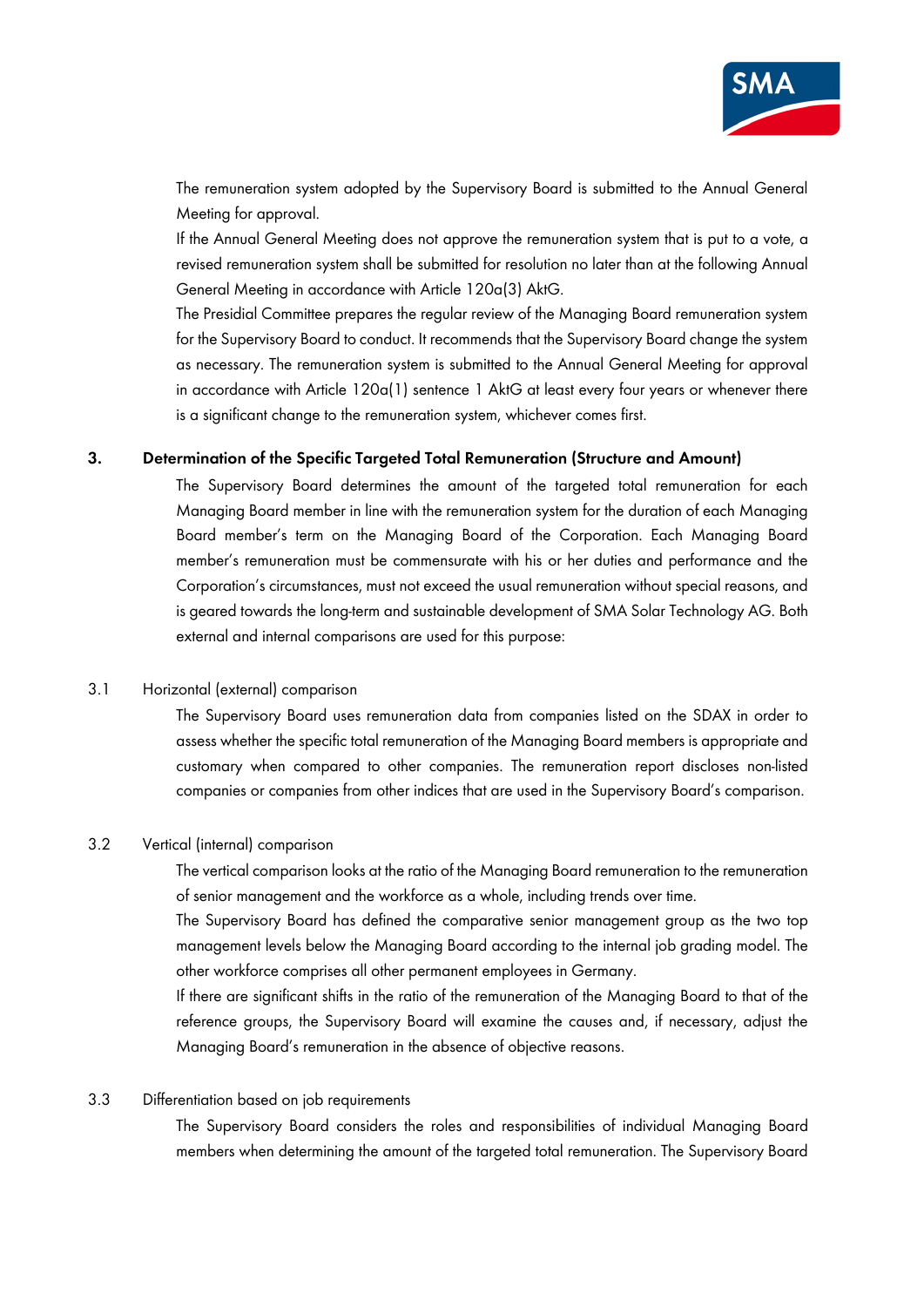

may thus differentiate by role, exercising due discretion and taking into account criteria such as market standards, experience, and the department for which the Managing Board is responsible.

### 3.4 Upper limits / maximum total remuneration

The Supervisory Board has additionally defined an upper limit for the total of all remuneration components including fringe benefits and pension contributions (hereinafter "maximum remuneration") in accordance with the requirement set out in Article  $87a(1)$  sentence 2 no. 1 AktG. The maximum remuneration for the Chief Executive Officer is €2.3 million and €1.65 million for each of the other regular Managing Board members. These upper limits apply to the sum total of all payments and other non-cash benefits resulting from the remuneration system for a fiscal year. The maximum remuneration is not the level of remuneration necessarily considered appropriate or sought by the Supervisory Board. It merely sets an absolute upper limit to avoid disproportionately high Managing Board remuneration. It should thus be clearly distinguished from the targeted total remuneration.

### 3.5 Overview: Structure and components of targeted total remuneration

The remuneration system generally includes fixed non-performance-related and variable performance-related remuneration components.

The fixed non-performance-related remuneration components comprise the annual fixed basic remuneration divided into twelve monthly salaries, special payments, as well as benefits in kind and other fringe benefits.

The variable performance-related remuneration components comprise a short-term remuneration component (annual bonus) and a long-term remuneration component (long-term bonus). Before the beginning of each fiscal year, the Supervisory Board sets goal criteria for variable remuneration components with regard to strategic goals, sustainability goals, the requirements of Article 87 and Article 87a AktG and the German Corporate Governance Code (as amended). The degree to which these goals are achieved determines the amount of remuneration actually paid.

The long-term and the short-term financial goals are generally the same for all Managing Board members, while the short-term non-financial goals generally differ for each Managing Board member.

The proportions of the individual remuneration components are given below as ranges expressed as a percentage of the total targeted remuneration. The actual proportions may vary depending on the differentiation by role and any adjustments made as part of the annual remuneration review. For the Chief Executive Officer, the annual non-performance-related fixed remuneration (excluding special payments) contributes between 55% and 65%, the annual bonus contributes between 12.25% and 20.25%, and the long-term bonus contributes between 19.25% and 29.25% to the total targeted remuneration. For all other Managing Board members, the annual non-performancerelated fixed remuneration (without special payments) contributes between 55% and 65%, the annual bonus contributes between 12.25% and 20.25 %, and the long-term bonus contributes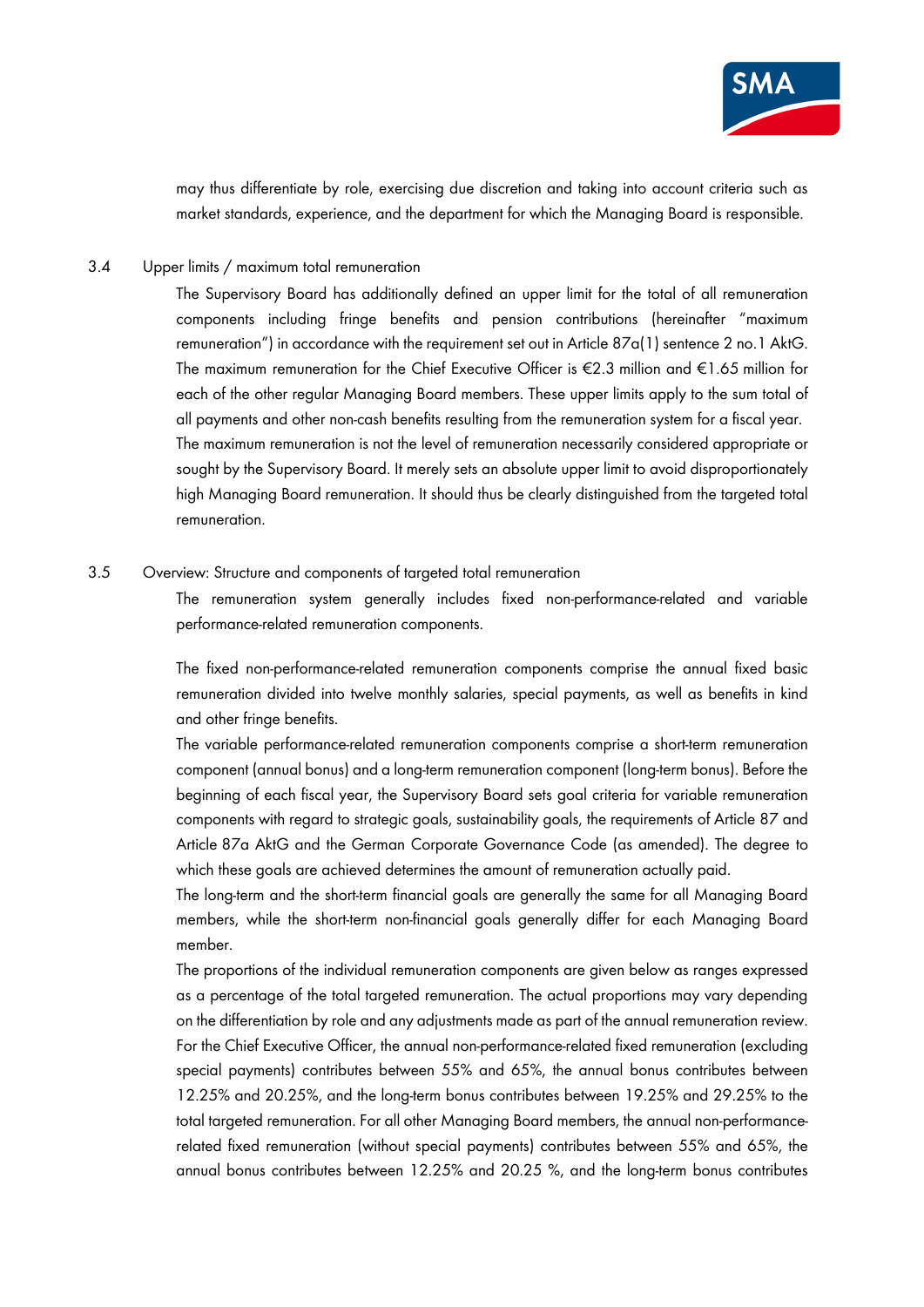

between 19.25% and 29.25% to the total targeted remuneration. For newly appointed Managing Board members, the Supervisory Board may deviate from the above ranges for the first three years for the reasons stated under 4.1.3 or based on the new Managing Board member's professional and personal experience.

# **4. Remuneration Components in Detail**

- 4.1 Non-performance-based fixed remuneration
- 4.1.1 Base remuneration

The base remuneration is a fixed remuneration for the entire fiscal year that is paid in twelve equal monthly installments.

## 4.1.2 Fringe benefits

The fringe benefits granted to the Managing Board members in connection with their Managing Board activities mainly comprise:

- $\rightarrow$  Corporation-provided benefits in kind, such as the provision of a company car that can also be used for personal purposes,
- $\rightarrow$  subsidies for insurance, such as contributions to reasonable accident insurance, a pension and health and long-term care insurance,
- $\rightarrow$  reasonable D&O insurance with a deductible in accordance with Article 93(2) sentence 3 AktG,
- $\rightarrow$  cost coverage for preventive medical checkups,
- $\rightarrow$  and other customary and reasonable fringe benefits where applicable.
- 4.1.3 Special payments (bonuses for special achievements and commitments in connection with the start of employment or a change of location)

The Corporation may grant bonuses to the Managing Board members as special payments in recognition of special achievements. These types of bonuses are considered discretionary benefits. The recipient is not legally entitled to them, and past bonuses do not entitle them to receive future bonuses.

Furthermore, the Corporation may make appropriate market-standard commitments in connection with the assumption of a position on the Managing Board or a change of location, in particular by covering relocation costs or the costs of a second residence for a limited period or by granting remuneration for benefits forfeited from the previous employer.

### 4.2 Short-term variable remuneration – Annual bonus

The Managing Board members receive an annual bonus the amount of which is determined by the degree to which they have achieved the goals set by the Supervisory Board every year. The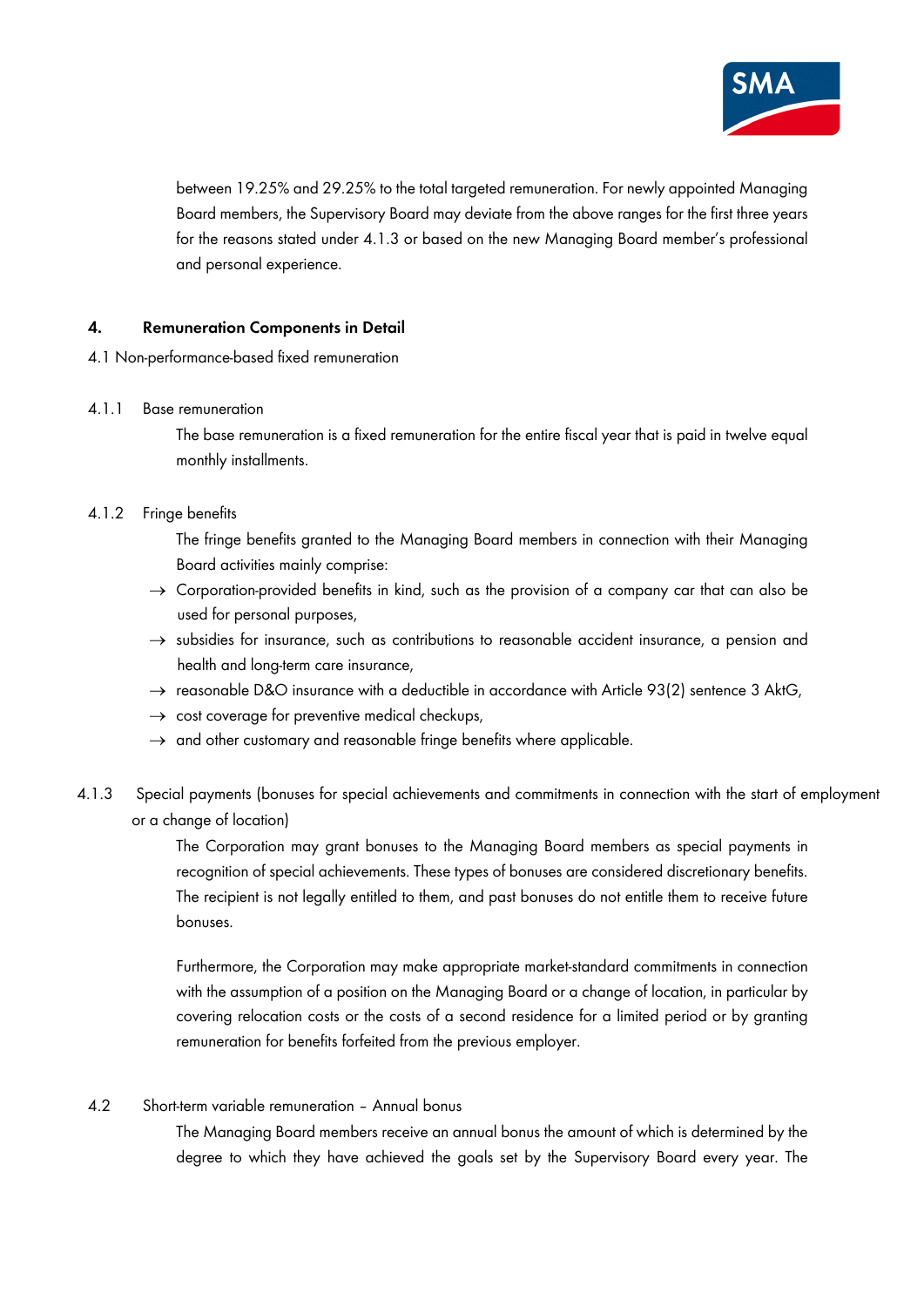

employment contract with each Managing Board member stipulates a target amount for the annual bonus, taking into account a target achievement level of 100% ("base target amount") that is paid up to a maximum of 150% (cap) if the target is exceeded.

4.2.1 Financial and non-financial performance criteria

The amount of the annual bonus to be paid in a financial year depends on the extent to which a Managing Board member achieves the goals set by the Supervisory Board for that Managing Board member as performance criteria within the meaning of Article 87a(1) sentence 2 no. 4 AktG.

Three financial components that relate to the Corporation as a whole are determined as follows:

- 1. The first, unchangeable component is an annually defined financial performance target that is directly based on earnings before interest and taxes ("EBIT") in accordance with the duly audited Consolidated Financial Statements for a fiscal year (financial criterion).
- 2. The second component that the Supervisory Board defines is a financial performance target that usually changes annually and takes into account current business strategy, drawing on those financial ratios determined by the Corporation that are key indicators of the Group's growth, earnings, asset or financial profile, such as
	- a. sales,
	- b. free cash flow,
	- c. working capital,
	- d. return on capital employed (ROCE) etc.

in accordance with the duly audited Consolidated Financial Statements of a fiscal year.

As a third component, the Supervisory Board sets two goals related to each Managing Board members' "personal performance", at least 50% of which consist of non-financial criteria.

The Supervisory Board sets the target values for all three components in advance of each fiscal year as well as those values that make up the 150% cap and the lower threshold at which the bonus component is completely forfeited. When determining the personal, non-financial performance criteria, the Supervisory Board defines goals from one or more of the following areas in order to incentivize the Corporation's sustainable development, among other goals:

• Developing the Corporation's organization and culture (e.g., advancing the Corporation's internal value culture, diversity, employee satisfaction, cross-departmental cooperation)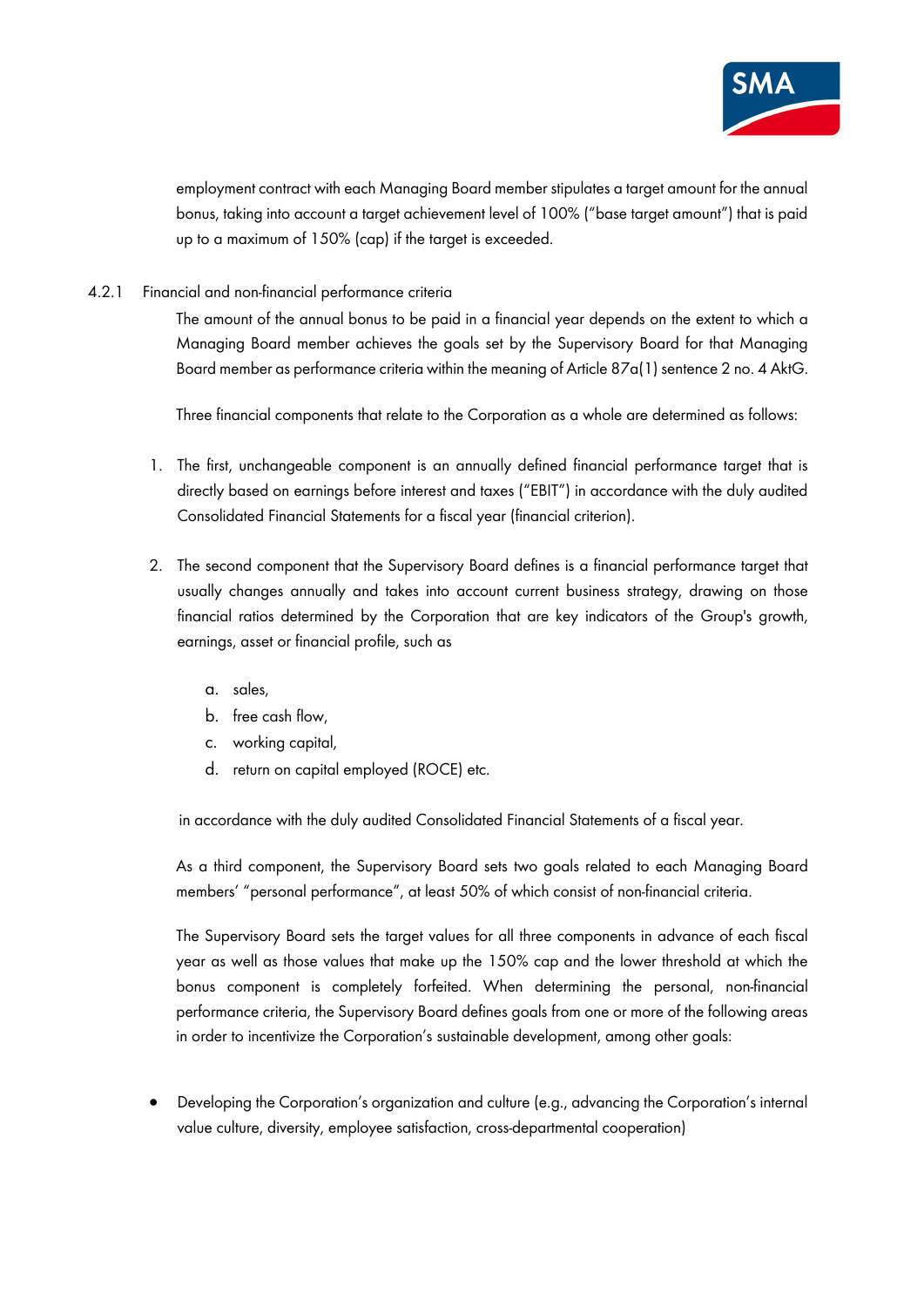

- Promoting the Corporation's sustainability (e.g., increasing product quality and service life; reducing resource consumption)
- Tapping new markets and focusing on customers (e.g., new markets, new product or customer seaments)
- Driving corporate development (e.g., reorganization, efficiency enhancement, strategic alliances)

The performance criteria and target achievement for personal goals should be understandable and verifiable.

Subject to the provision in 5.2, it is not possible to subsequently change the target values or reference parameters.

### 4.2.2 Weighting and calculation

Component (1) "EBIT" accounts for 40% of the annual bonus, while component (2) for an "additional financial performance target" and component (3) for "personal performance" each account for 30%.

Each of the 3 components can be fulfilled up to 150%. Components are assigned a value of "0" if their lower thresholds are not reached. Values in-between are determined on a linear basis. If the weighted average of the components' percentage values reaches 100%, that Managing Board member is entitled to the full agreed-upon target amount for the annual bonus. Exceeding the agreed-upon goals may result in a higher annual bonus overall up to the annual bonus cap.

### 4.2.3 Payment

The degree to which each goal has been achieved is calculated for each financial performance criterion after the end of the fiscal year based on the audited Consolidated Financial Statements of SMA AG. The Supervisory Board also assesses the degree to which personal goals have been achieved. This result is multiplied by the (pro rata) target amount for the annual bonus using the above weighting system, producing the gross value of the annual bonus.

If the Managing Board member has not served for the entire financial year, he or she will receive, on the originally scheduled payment date, for each month of the financial year in which he or she served, one-twelfth of the short-term variable remuneration calculated for the full financial year on the basis of the originally defined goals and reference parameters.

If the gross annual bonus exceeds the base target amount defined in 4.2, the Managing Board member will be obligated to invest 40% of the gross amount of the annual bonus in excess of the base target amount in shares of the Corporation immediately after payment and in compliance with applicable legal provisions – namely the provisions on insider transactions and directors'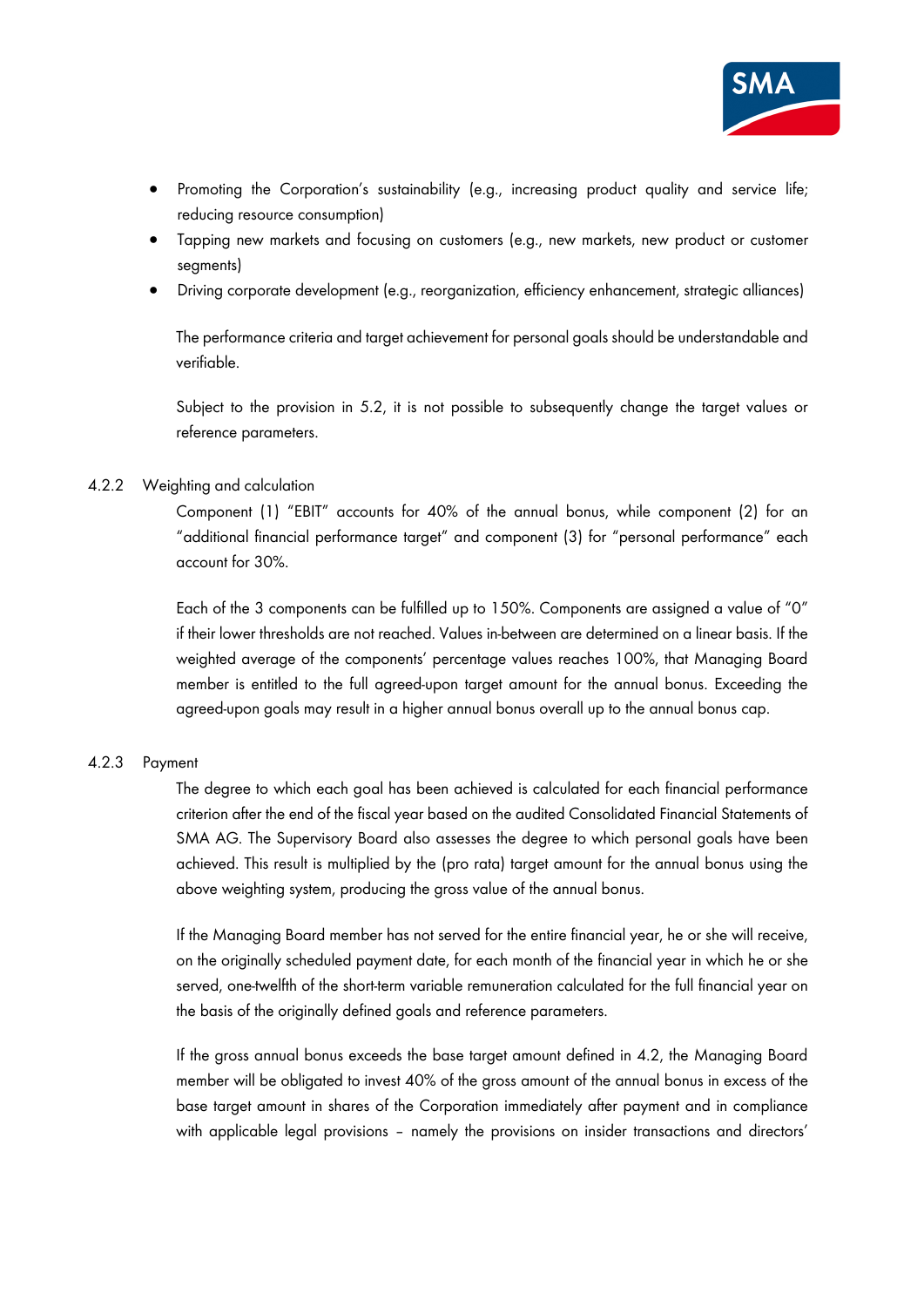

dealings – and to legally and beneficially hold these shares for at least 3 years from the date of purchase.

4.2.4 Promotion of business strategy and long-term corporate development

The performance criteria are intended to incentivize the Managing Board members to create value and achieve or exceed short-term economic goals. Personal goals additionally give the Supervisory Board an opportunity to consider the Managing Board's individual or collective performance against non-financial performance criteria of relevance to the operational implementation of corporate strategy.

The annual bonus is also intended to reflect the overall responsibility of all members of the Managing Board for the Group and promote cooperation among the business areas. This is why EBIT target achievement is measured uniformly for all Managing Board members based on the key figure determined for the SMA Group and is not broken down by business unit. The other financial component and the Managing Board members' personal goals may be identical to those of some or all of the other Managing Board members.

- 4.3 Long-term variable remuneration Long-term bonus
- 4.3.1 Basics and determination

The Managing Board members receive a long-term bonus.

The employment contract with each Managing Board member stipulates a target amount for the annual value of the long-term bonus assuming a target achievement level of 100% for the financial performance goals as well as a discretionary factor of 1.0 for the non-financial performance goals (=base target amount).

The annual long-term bonus can be as much as 180% (bonus cap) of the base target amount, assuming a maximum target achievement level of 150% (target achievement cap) and a discretionary factor of 0.8 to 1.2, according to the following formula:

Base target amount x target achievement level (0% to 150%) x discretionary factor (0.8 to 1.2)

The long-term bonus is designed to promote the Managing Board members' long-term commitment to the Corporation, achievement of the business strategy and sustainable growth. The following criteria were thus chosen to promote these objectives from the Supervisory Board's perspective.

The target achievement level results from the achievement of one or two long-term financial performance goals set by the Supervisory Board and, where applicable, their weighting, which must be between 20:80 and 50:50. Regarding the long-term business strategy, the Supervisory Board selects the financial performance target(s) from those financial indicators that are key measures of the Group's long-term growth, earnings, asset or financial profile, such as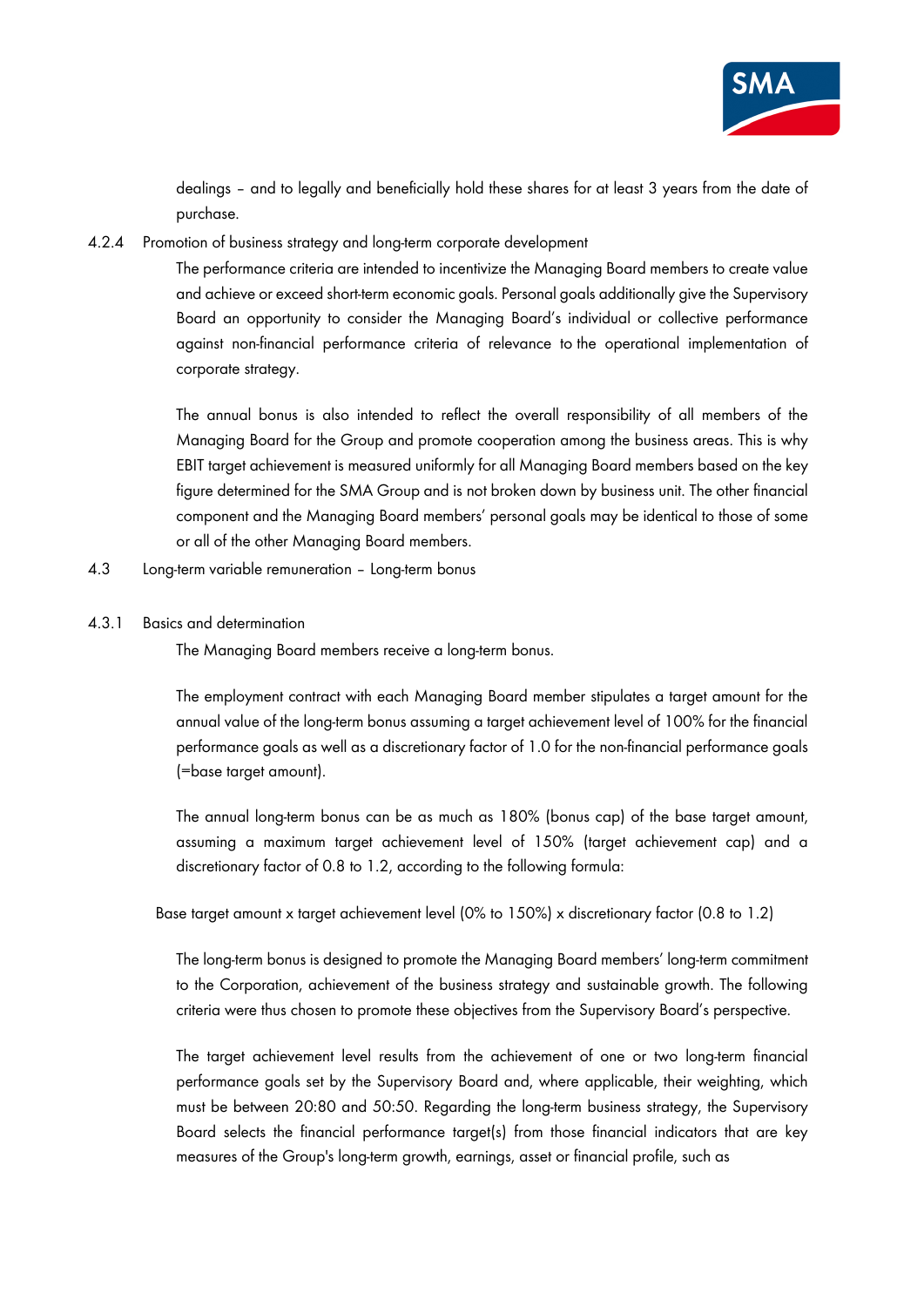

- e. sales,
- f. EBIT margin or EBITDA margin,
- g. free cash flow,
- h. return on capital employed (ROCE),
- i. total shareholder return, etc.,

in accordance with the duly audited Consolidated Financial Statements, and always over a period of four fiscal years. The Supervisory Board may also base target achievement on key figures like the ones shown above or other suitable ones, such as the change in the Corporation's share price, depending on these figures at comparable companies or within a benchmark index over a fouryear period (benchmark).

The absolute values of the 100% financial performance target(s) (target values), the upper limit of 150% (cap) and the lower threshold of the target value are redefined annually by the Supervisory Board for the next four-fiscal-year period.

If 100% of the target is achieved overall, the long-term bonus will be based on the full agreedupon base target amount; if the target value is exceeded, the bonus will be based on the excess amount up to the 150% target achievement cap. The Managing Board member is not entitled to the bonus until the lower threshold for the target value is reached. Values in-between are determined on a linear basis. The target values actually achieved are based on the annual values during the relevant measurement period even if they are negative.

Subject to the provision in 5.2, it is not possible to subsequently change the target values or reference parameters.

The final long-term bonus for a given year is calculated by multiplying the result of the base target amount and the target achievement level by the discretionary factor for the year (between 0.8 and 1.2).

The Supervisory Board defines at least two and at most three non-financial goals relating to environmental, social and corporate governance (ESG goals) in advance, along with their weighting, to be included in the discretionary factor for each Managing Board member. Each individual target may count for anywhere from 20% and 50% of the total. Non-financial goal achievement has a major impact on the amount of the discretionary factor at the end of each fouryear performance period. The ESG goals can be assigned to individual Managing Board members or collectively to all Managing Board members. The Supervisory Board will heavily, but not exclusively, consider ESG goal achievement when calculating the discretionary factor at the end of each four-year performance period. It is also free to determine the discretionary factor within this framework.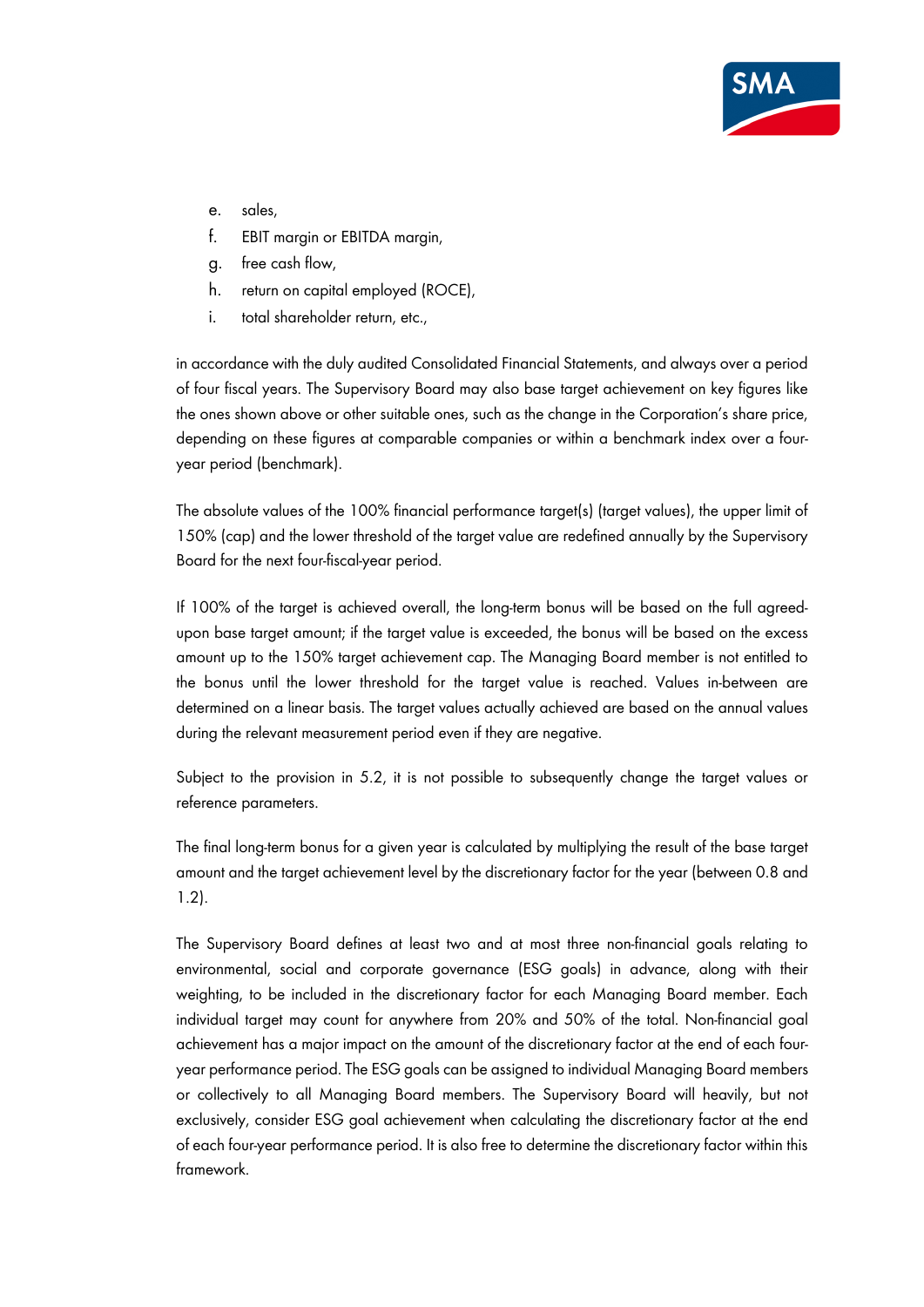

A Managing Board member who is not entitled to remuneration for the entire four-year period on which the calculation is based will receive a pro rata payment based on this plan and the original goals and reference parameters on the original payment date at the end of the four-year period.

### 4.3.2 Payment

The long-term bonus is paid after the adoption of the fourth Consolidated Financial Statements even if the employment contract ends before the end of the performance period.

If the long-term bonus earned one year exceeds the base target amount, the Managing Board member will be obligated to invest 40% of the excess gross amount of the long-term bonus in shares of the Corporation immediately after payment and in compliance with applicable legal provisions – namely the provisions on insider transactions and directors' dealings – and to legally and beneficially hold these shares for at least 3 years from the date of purchase.

### 4.4 Limitation of total remuneration for a fiscal year

If applying the rules set out above in 4.1, 4.2. and 4.3. and below in 4.5. produces a total remuneration for a fiscal year that exceeds the maximum amount fixed by the Supervisory Board for that Managing Board member, the following procedure shall be followed:

The variable remuneration payable for that fiscal year shall be reduced until the total remuneration no longer exceeds the maximum amount. The Managing Board member is then entitled to receive only the reduced variable remuneration.

### 4.5 Deduction for secondary employment

Any expense reimbursements or similar payments that the Managing Board member receives for work done on behalf, or with the consent, of the Corporation at other Group companies or third parties (other companies, public offices, supervisory boards, boards of directors, etc.) shall be deducted from the Managing Board member's remuneration.

## **5. Other Provisions Relating to Remuneration**

### 5.1 Terms and termination options

The Supervisory Board complies with the provisions of Article 84 AktG and the recommendations and suggestions of the German Corporate Governance Code when appointing members to the Managing Board and determining the durations of their contracts. The first-time appointment to the Managing Board is generally for three years, as is the duration of the employment contract. If the Managing Board member is re-appointed or the employment contract is renewed, the employment contract will have a maximum term of five years.